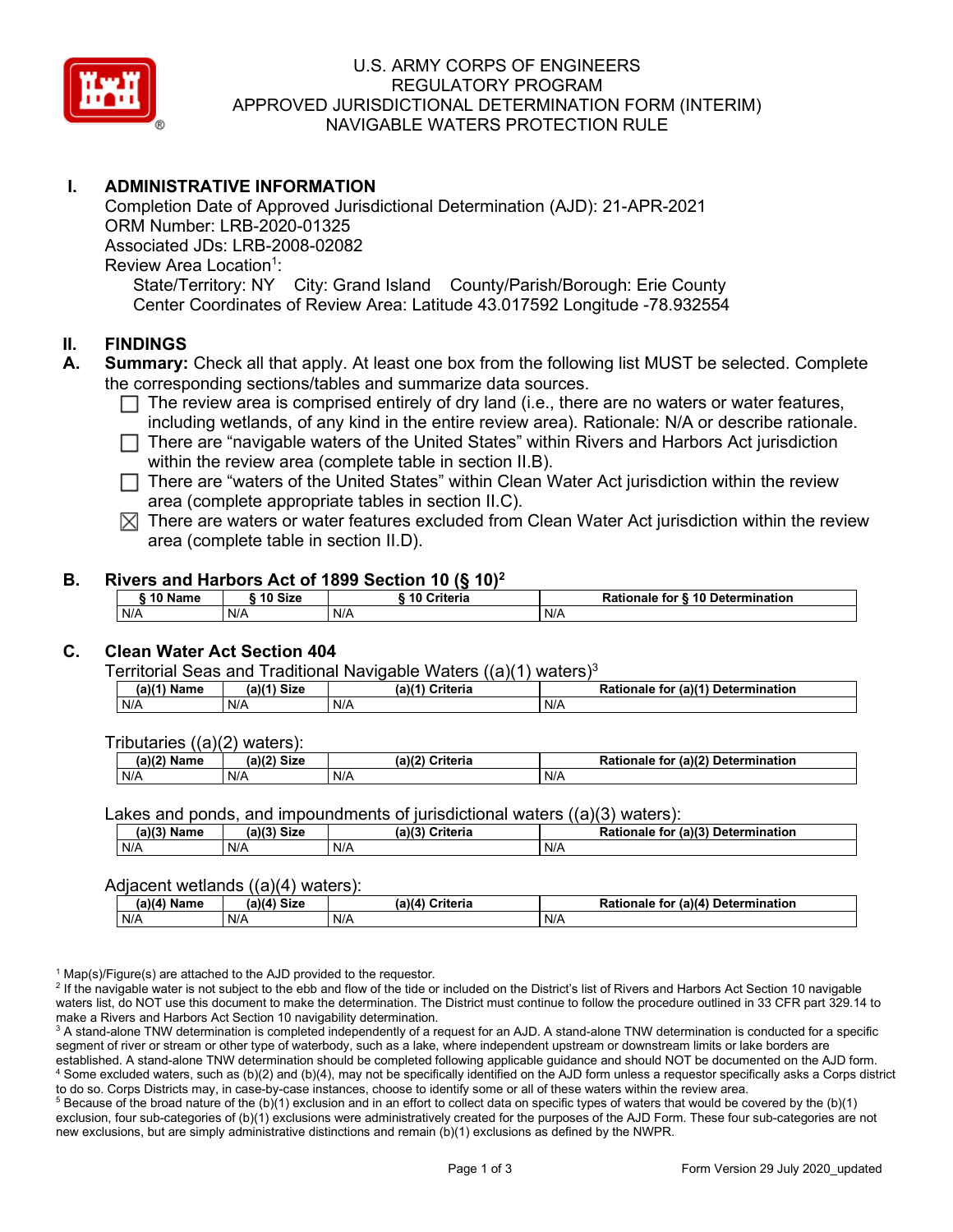

### U.S. ARMY CORPS OF ENGINEERS REGULATORY PROGRAM APPROVED JURISDICTIONAL DETERMINATION FORM (INTERIM) NAVIGABLE WATERS PROTECTION RULE

# **D. Excluded Waters or Features**

Excluded waters  $((b)(1) - (b)(12))^4$ :

|                       | $11 - 11 - 1$<br>$\sim$ | $\cdot$ – , , .             |                                                                                                                                                                                                                                                                                                                                                                                                                                                                                                                                                                                                                                                                                                                                                                                                                                                                                                                                                                                                          |  |  |
|-----------------------|-------------------------|-----------------------------|----------------------------------------------------------------------------------------------------------------------------------------------------------------------------------------------------------------------------------------------------------------------------------------------------------------------------------------------------------------------------------------------------------------------------------------------------------------------------------------------------------------------------------------------------------------------------------------------------------------------------------------------------------------------------------------------------------------------------------------------------------------------------------------------------------------------------------------------------------------------------------------------------------------------------------------------------------------------------------------------------------|--|--|
| <b>Exclusion Name</b> | <b>Exclusion Size</b>   | Exclusion <sup>5</sup>      | <b>Rationale for Exclusion Determination</b>                                                                                                                                                                                                                                                                                                                                                                                                                                                                                                                                                                                                                                                                                                                                                                                                                                                                                                                                                             |  |  |
| Wetland A             | $0.36$ acres            | (b)(1) Non-adjacent wetland | Wetland A is a 0.36 acre PFO wetland, located in the<br>northcentral part of the property, with no connection to<br>an a(1)-a(3) water. Wetland A is located over 600 feet<br>north of an a(1)-a(3) water (Spicer Creek). The wetland<br>is separated by undeveloped land from the $a(1)-a(3)$<br>water. Based upon the soil classification in the USDA<br>Web Soil Survey, the wetland has a nearly zero percent<br>chance of flooding in any year. Review of the historical<br>aerials did not show any inundation throughout the year<br>by an a(1)-a(3) water. All resources reviewed support<br>the determination that Wetland A does not abut an a(1)-<br>$a(3)$ water, is not inundated by flooding by an $a(1)$ - $a(3)$<br>water at least once a typical year, is not separated from<br>an $a(1)$ - $a(3)$ water by a natural berm or barrier and is<br>not separated form an a(1)-a(3) water by a man made<br>barrier which contains a feature that allows flow<br>exchange in a typical year. |  |  |

### **III. SUPPORTING INFORMATION**

- **A. Select/enter all resources** that were used to aid in this determination and attach data/maps to this document and/or references/citations in the administrative record, as appropriate.
	- **\_x\_** Information submitted by, or on behalf of, the applicant/consultant: Wetland delineation named "Wetland delineation report Meadow Lane parcel Town of Grand Island" conducted by Wilson Environmental Technologies, Inc. and submitted in September of 2020 with accurate and complete data sheets, and photographs.

This information is sufficient for purposes of this AJD.

Rationale: *N/A.*

**\_\_\_** Data sheets prepared by the Corps: *Title(s) and/or date(s).*

- **\_x\_** Photographs: Google Earth Pro 2021, ESRI, Eagleview (2010, 2013, 2016, 2020)
- **\_\_\_** Corps Site visit(s) conducted on: *Date(s).*
- **\_x\_** Previous Jurisdictional Determinations (AJDs or PJDs): LRB-2008-02082, 03/29/2010*.*
- **\_x\_** Antecedent Precipitation Tool: *provide detailed discussion in Section III.B.*
- **\_x\_** USDA NRCS Soil Survey: Web soil survey reviewed.
- **\_x\_** USFWS NWI maps: USFWS online map reviewed.
- **\_x\_** USGS topographic maps: Tonawanda West, New York Quad, 24k:1.

#### **Other data sources used to aid in this determination:**

| Data<br>Source (select) | and/or date and other relevant information {<br>Name |
|-------------------------|------------------------------------------------------|
| USGS<br>Sources         | N/A.                                                 |
| USDA<br>Sources         | $N/A$ .                                              |

 $1$  Map(s)/Figure(s) are attached to the AJD provided to the requestor.

<sup>2</sup> If the navigable water is not subject to the ebb and flow of the tide or included on the District's list of Rivers and Harbors Act Section 10 navigable waters list, do NOT use this document to make the determination. The District must continue to follow the procedure outlined in 33 CFR part 329.14 to make a Rivers and Harbors Act Section 10 navigability determination.

<sup>3</sup> A stand-alone TNW determination is completed independently of a request for an AJD. A stand-alone TNW determination is conducted for a specific segment of river or stream or other type of waterbody, such as a lake, where independent upstream or downstream limits or lake borders are established. A stand-alone TNW determination should be completed following applicable guidance and should NOT be documented on the AJD form. <sup>4</sup> Some excluded waters, such as (b)(2) and (b)(4), may not be specifically identified on the AJD form unless a requestor specifically asks a Corps district

to do so. Corps Districts may, in case-by-case instances, choose to identify some or all of these waters within the review area.  $5$  Because of the broad nature of the (b)(1) exclusion and in an effort to collect data on specific types of waters that would be covered by the (b)(1) exclusion, four sub-categories of (b)(1) exclusions were administratively created for the purposes of the AJD Form. These four sub-categories are not new exclusions, but are simply administrative distinctions and remain (b)(1) exclusions as defined by the NWPR.